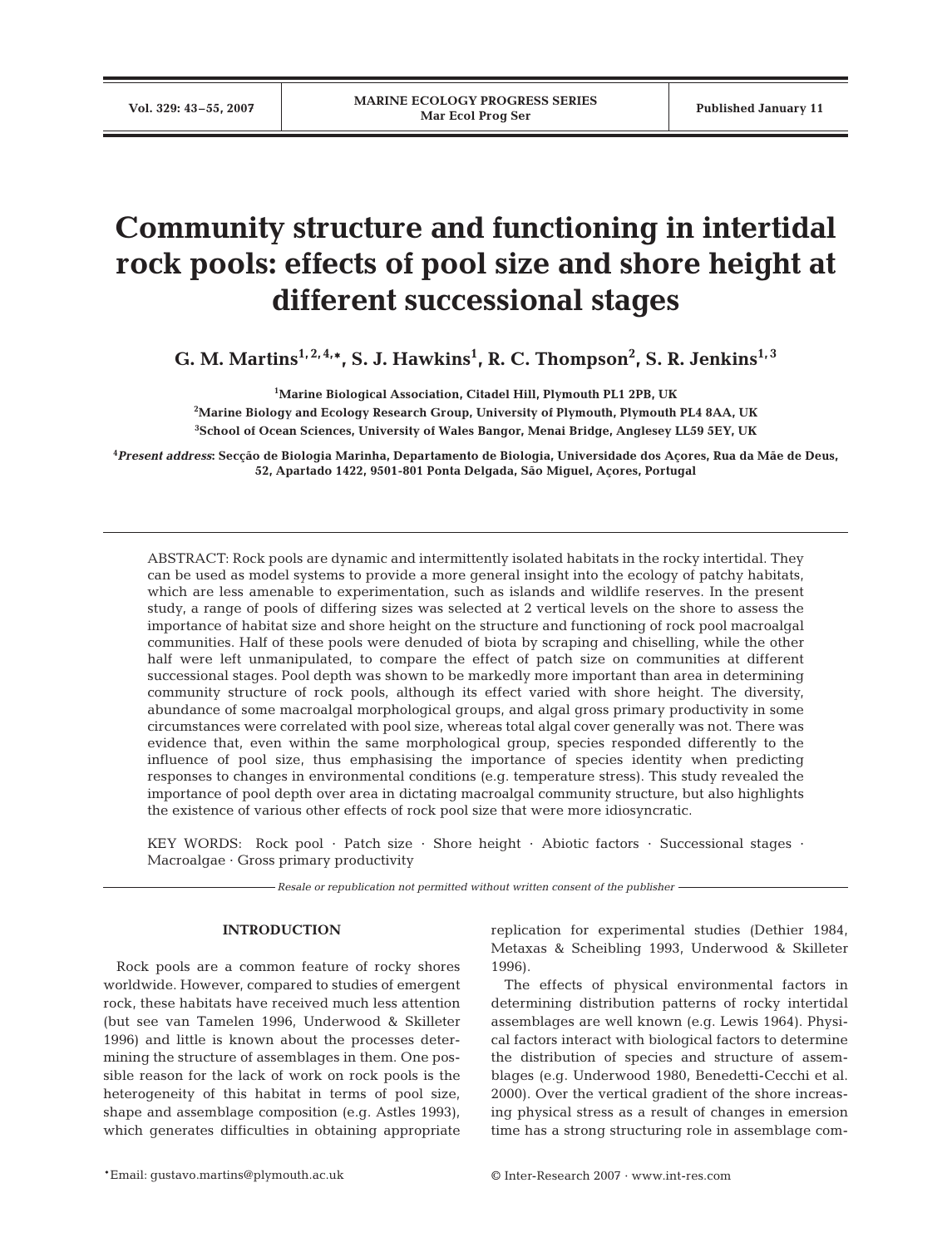position. However, height on the shore not only affects the degree of physical harshness, but also the availability of food (e.g. Underwood 1984), the level of predation (e.g. Connell 1970) and the availability of recruits (e.g. Denley & Underwood 1979).

Organisms within rock pools are continually submerged, and hence are not subject to the same emersion-related stresses as on freely draining rock. As a consequence, rock pools provide refuges for a variety of marine organisms during low tide (Underwood 1980, Underwood & Jernakoff 1984). Organisms inhabiting rock pools are, nevertheless, subject to stressful environmental conditions during the lowwater period (Ganning 1971, Huggett & Griffiths 1986), with large fluctuations over short temporal scales in physico-chemical parameters such as temperature, salinity, oxygen, carbon dioxide and pH (Huggett & Griffiths 1986). Pools on the upper shore are exposed to longer periods of emersion, and hence experience greater variability in environmental conditions (Huggett & Griffiths 1986). In addition biota in smaller pools will experience more extreme environmental conditions (e.g. Ganning 1971, Metaxas & Scheibling 1993, Therriault & Kolasa 1999), since a lower volume of water is less able to dampen environmental fluctuations during the low-water period. Hence, both height on the shore and pool size may be expected to influence community structure through effects on physico-chemical conditions during low water.

In addition to effects of pool size on physicochemical conditions, size may also influence the likelihood of recruitment. Rock pools form distinct isolated habitats surrounded by a structurally different substratum (Underwood & Skilleter 1996). Characteristics of habitat patches are important determinants in the organisation of communities and have been studied extensively in marine systems (e.g. Sousa 1985 among others). Both patch size (Keough 1984, Sousa 1984) and patch shape (Airoldi 2003) have been shown to influence patterns of colonisation after disturbance in marine systems (see Sousa 1985 for review). Hence, size of rock pools may also influence community structure by increasing (or decreasing) the potential to sample algal propagules and larvae from the plankton (Sousa 1985), with subsequent effects on the number of species present.

To our knowledge, only 3 previous studies have attempted to relate the size of rock pools to the structure of their communities. Mgaya (1992) found significant effects (although not consistent) of depth and area on the density of rock pool fishes at Helby Island, Canada. Astles (1993) showed few differences in the distribution and abundance of organisms with pool depth in New South Wales, Australia. At the same site,

Underwood & Skilleter (1996) experimentally examined the effect of pool diameter on sessile organisms, but found no significant patterns.

Complex interactions between biodiversity and abiotic factors influence ecosystem functioning both directly and indirectly (Loreau et al. 2001). Here, we tested the hypothesis that physical conditions, as a consequence of pool size and height on the shore, affect the structure, composition and functioning (measured as gross primary productivity) of rock pools. We also hypothesise that the effect of pool size is especially important in upper-shore rock pools where environmental conditions are more stressful. Furthermore, it is broadly recognised that the usual sequence of colonisation starts with opportunistic species followed by more competitive later colonisers (Dayton 1975). Because this sequence reflects different life strategies and tolerance to environmental stress, it is also expected that assemblages at different successional stages will show contrasting responses to changes in environmental conditions. Therefore, we tested the influence of pool size and shore height in rock pools at different successional stages. Since early successional communities are composed of species with high tolerance to physical stress, we hypothesised that the influence of pool size and shore height would be greater for late-successional assemblages.

#### **MATERIALS AND METHODS**

**Study site and community.** This work was carried out at 2 moderately exposed rocky shores in the SW of England; Portwrinkle (50°21'N, 4°18'W) and Looe (50°20'N, 4°28'W). Shores were chosen owing to the abundance of rock pools of a range of sizes. These shores support similar assemblages of algae and invertebrates, with the mid-shore dominated by barnacles, grazing molluscs, notably *Patella vulgata* and *P. depressa* and patches of fucoid algae. The upper limit of the barnacle zone is characterised by widespread patches of the lichen *Lichina pygmaea*, whilst at the lower limit turfing algae (such as *Corallina* spp., *Osmundea* spp.) and filamentous green and red algae increase in abundance. On the low shore, *Fucus serratus* forms an intermittent cover of macroalgal canopy.

Naturally occurring rock pools had similar assemblages at both locations. *Corallina* spp. were the dominant algae in both upper- and lower-shore pools. On the upper shore, encrusting coralline algae, *Bifurcaria bifurcata* and the invasive non-native *Sargassum muticum* were also common. Canopy-forming *Fucus serratus* and *Laminaria digitata* were widespread in lower shore pools. Ephemeral algae, such as *Ulva* spp. and *Cladophora* spp., as well as red and brown turf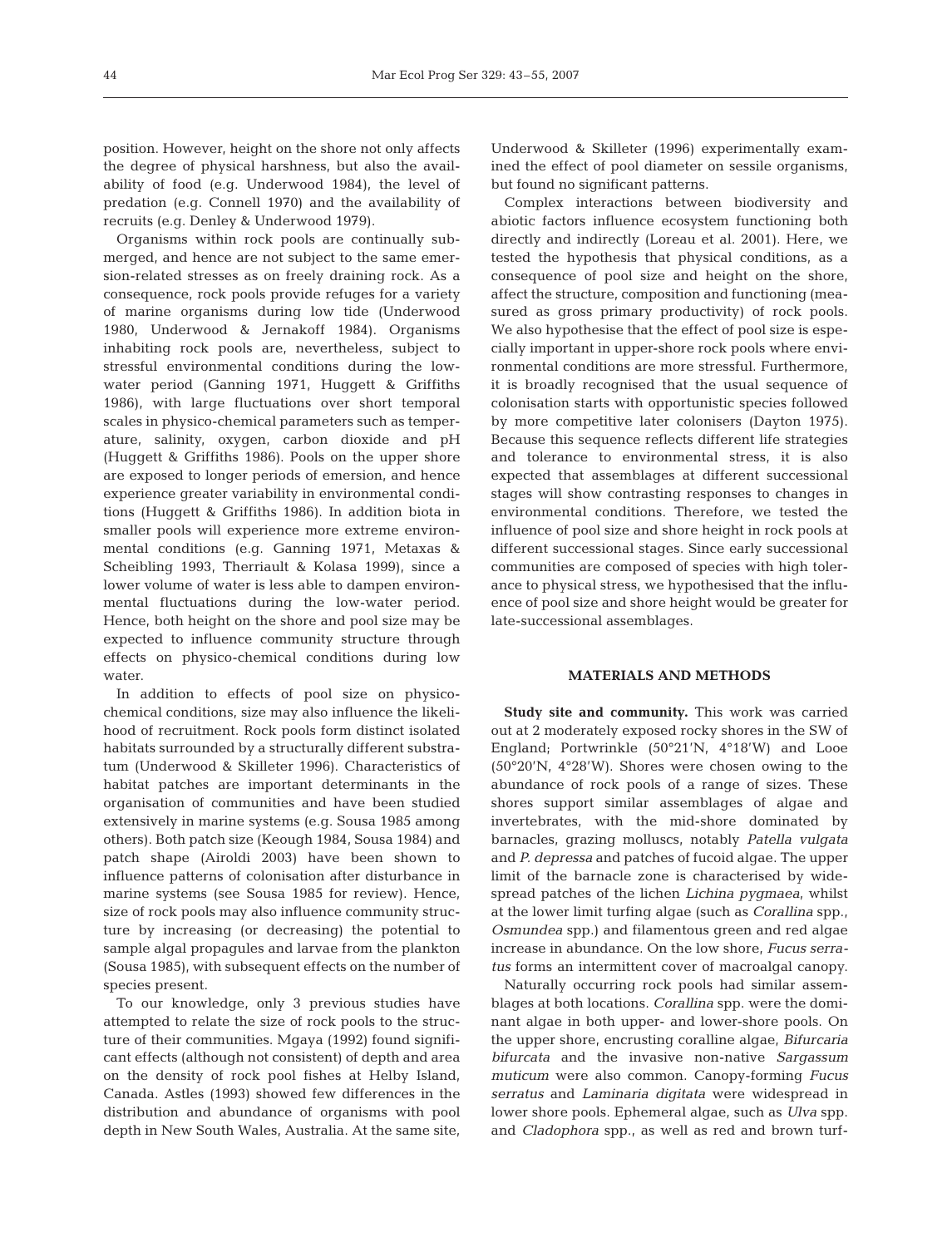forming algae were also present in the majority of pools along the shore, though their relative abundance was low. The patellid limpet *Patella ulyssiponensis* and the trochids *Gibbula umbilicalis* and *Osilinus lineatus* were the most common grazing molluscs in these pools.

Sampling design. Two factors, pool area and pool depth, were examined to determine their effect in rock pool community structure and functioning during early succession. Early succession was initiated through removal of biota and promoted through removal of grazers over the experimental period. Natural pools were utilised in the design so as to encompass the inherent variability found on the shore. Pools showed continuous variation in size parameters; hence, rather than factorial design using distinct size categories, we adopted a regression approach using continuous variation in both area and depth. Two shore heights were selected at each location, 1 toward the upper limit of barnacle distribution ('upper': 3.8 to 4.1 m above CD [Chart Datum], Portwrinkle; 3.9 to 4.2 m above CD, Looe) and 1 toward the lower limit ('lower': 1.25 to 2.15 m above CD, Portwrinkle; 1.5 to 3.0 m above CD, Looe). At each shore height 25 pools were selected ranging in surface area from 0.03 to  $1.9 \text{ m}^2$  and in mean depth from 2 to 24 cm. Of these, a subset of 15 was chosen in which the full range of depths was found across the range of pool areas. Pool shape was not taken into consideration, though only pools with well-defined boundaries were selected. Pool dimensions were assessed prior to the start of the experiment. Digital photography was used to determine the surface area, and volume was calculated by pumping out water into containers of known volume.

To initiate succession we cleared 60 pools of biota in February/March 2005, by scraping and chiselling. Erect algae and grazing molluscs were removed, while encrusting algae and the bases of *Corallina* spp. remained attached to the rock. Throughout the experiment, grazing molluscs, particularly patellid limpets, were excluded by regular manual removal from the pool and the immediate surrounding area. This method successfully reduces grazing intensity to very low levels (S. Jenkins unpubl. data) and avoids the necessity of installing exclusion fences.

Rock pools were routinely sampled at approximately 4 wk intervals for a period of 5 mo (April to August). Percent cover of algae and of major morphological groups (canopy, sub-canopy, turfs, ephemerals and encrusting algae) present in each pool was assessed on each occasion. Macroalgal abundance was assessed in visual estimates of percentage cover using quadrats with 25 subdivisions. Three quadrats were placed randomly in each pool, on each sampling date. Choice of quadrat size varied from  $25$  to  $400 \text{ cm}^2$ , depending on

pool area such that approximately 50% of pool bottom area was sampled at each visit. Varying quadrat size did not affect the accuracy or precision of abundance estimates (Martins unpubl. data).

At Portwrinkle we used an additional set of pools to compare the relative importance of pool size in structuring the community at different successional stages (early vs. late successional communities). At each shore height, 15 pools were selected in April, with the same characteristics as above. These were left unmanipulated (hereafter referred to as mature pools) and sampled from May onwards.

An estimate of the gross primary productivity of the algal community in pools was made twice (May and August) at Portwrinkle only. Measurements were made based on the 'open system' method described by Kinsey (1978, 1985) and used successfully in intertidal rock pools by Nielsen (2001). Such measures allow estimates of community production in a field setting under natural environmental conditions (see 'Discussion' for consideration of the technique utilised). Primary productivity of the benthic algae in each pool was estimated by measuring the change in oxygen concentration (HQ20 Hach Portable LDO, Loveland, USA) both in the light (includes both photosynthesis and community respiration) and in the dark (community respiration only) (see Nielsen 2001). Primary productivity of phytoplankton was negligible (<1%) in comparison to benthic algal productivity (G. Martins unpubl. data), and hence was ignored.

The oxygen concentration was measured in all pools within 30 min after emersion. This reduced the tendency for elevated levels of oxygen to accumulate, and hence reduced problems of oxygen bubble formation. Opaque black polythene was placed over each pool to create artificial darkness for 45 min, after which it was removed and a second oxygen reading taken. A third reading was taken after a period of 45 min of natural light. Oxygen readings were automatically corrected for air pressure. The time period of 45 min was chosen to allow adequate change in oxygen concentration, while preventing very high levels of super-saturation in the light period. Preliminary trials showed that change in oxygen over a 45 min period was linear (S. Jenkins unpubl. data).

Exchange of oxygen between super-saturated pools and air was corrected by using a diffusion constant  $(K = 0.32$  g m<sup>-2</sup> h<sup>-1</sup>) calculated for shallow (<1 m) sheltered water with very limited wave action (see Kinsey 1985 for methodology of correction which accounts for differing water depths). Whilst the use of a cover over pools only during the dark period could modify results by limiting air movement at the pool surface only during this phase and by slight differential heating of water between the periods, trials indicated there was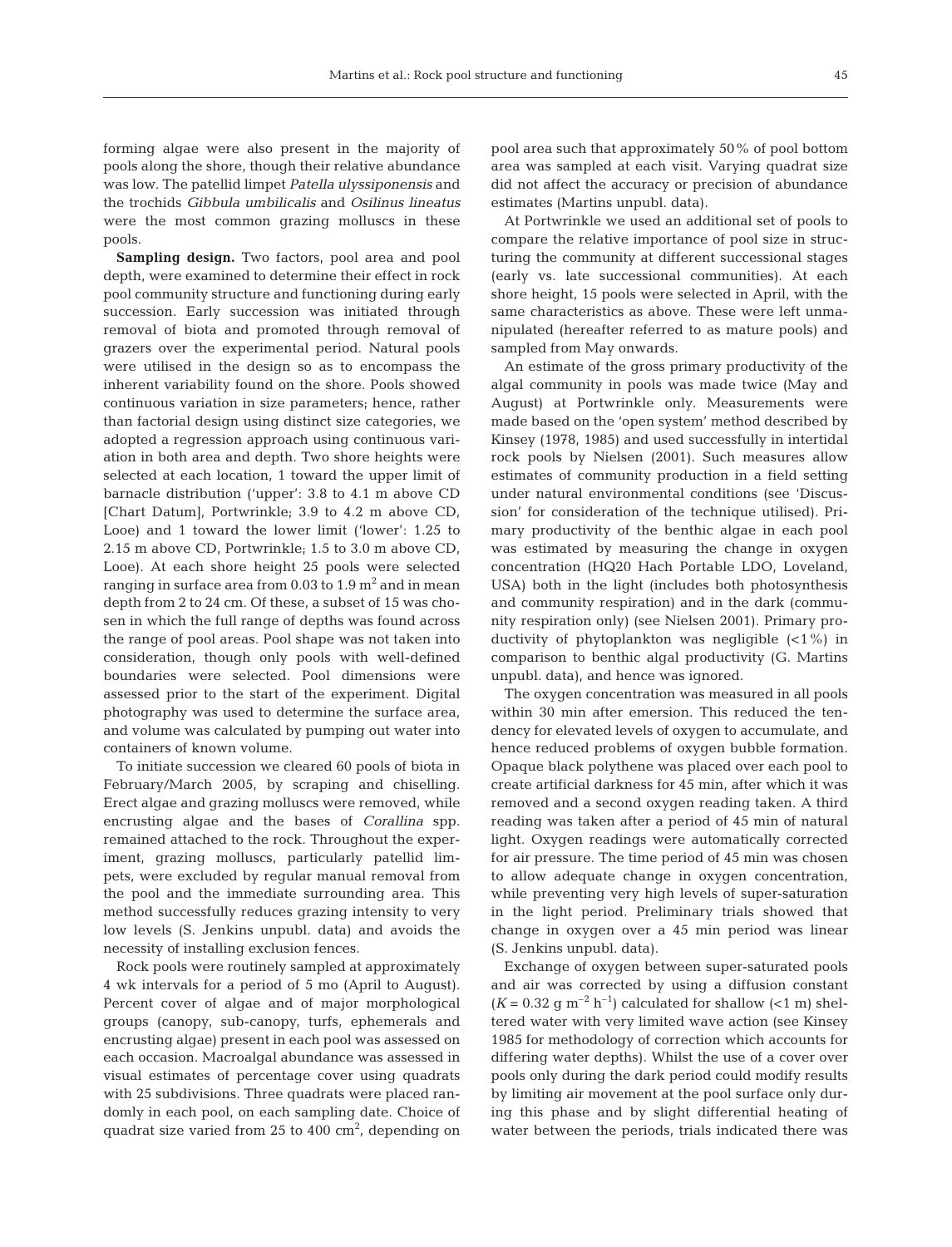no significant difference, whether an optically pure cover was used in the light period or not (S. Jenkins unpubl. data). This was, in part, due to the implementation of measures only on days when wind speed was very light.

Measures of productivity were logistically constrained to be undertaken over 2 consecutive days, although within each day, pools were sampled simultaneously. In both May and August, mean measures of photosynthetically active radiation over the sampling period were similar between the 2 sampling days (May — Day 1: 1390, Day 2: 1560; August — Day 1: 1203, Day 2: 978). The order in which rock pools were sampled was randomly selected so that the source of variation is properly distributed among treatments and it is not a confounding factor in analyses. No significant difference in overall productivity was found between sampling days in either May or August; hence, data were combined for each period.

Gross primary productivity (GPP) per unit area of substratum in each pool was calculated as: GPP per unit area =  $[(N + R) \times V] / SA$ , where *N* is the change in oxygen concentration over the light period (net primary production), *R* is the change in oxygen concentration over the dark period (respiratory demand), *V* is pool volume and SA is estimated area of substratum in the pool.

To characterise the temperature regime in pools of differing size and at different shore heights, 5 temperature loggers (Stowaway Tidbit), programmed to record temperature every 15 min, were deployed in pools, over the whole period of study. Three were placed over the full depth range of a deep pool (0.22 m deep,  $0.63$  m<sup>2</sup> surface area) on the high shore, and 1 each was placed in a shallow pool on the high shore  $(0.05 \text{ m}$  deep,  $0.35 \text{ m}^2$  surface area) and in a shallow pool (0.07 m deep, 1.05  $m^2$  surface area) on the low shore.

**Data analysis.** Regression analysis was used to assess the effect of rock pool size on the response variables studied. This analysis was carried out independently for area, mean depth (hereafter referred to as depth) and volume, and was applied separately for each combination of location, shore height and treatment.

Analysis of covariance (ANCOVA) was used to test for effects of shore height on the structure and composition of pool assemblages. Analyses were conducted separately for each location. Area and depth were included as covariates and were log-transformed to improve the linearity of data (Quinn & Keough 2002). Volume was positively correlated with both area and depth, and was not used in this analysis. Prior to the analysis, heterogeneity of variances was checked using Cochran's test and transformations were applied when necessary (Underwood 1997). In a few cases,

heterogeneity of variances was impossible to remove. Nevertheless, Underwood (1997) argues that analysis of variance is robust to departures from this assumption when the number of replicates is high. Additionally, heterogeneity of slopes was tested by crossing both covariates with the other factor(s) and checking for significant interactions (Quinn & Keough 2002). As suggested by Quinn & Keough (2002), the analysis of slopes was tested individually for each covariate. When heterogeneity of slopes was detected, the respective covariate was eliminated from the analysis and the ANCOVA performed with the other one alone. Heterogeneity of slopes was never detected for both covariates at the same time. The inclusion of covariates in the analysis increases its power when the relationship between the variable and the covariate is significant (Quinn & Keough 2002). Where the covariates were not significant, the same general design was tested with an ordinary analysis of variance (ANOVA), using the 15 rock pools as replicates.

Analysis of productivity (conducted at Portwrinkle only) used a 2-way ANCOVA, with shore height and treatment (early and mature pools) as fixed factors, orthogonal with each other.

Lack of independence between sampling times prevented analysis of structure, composition and productivity of pools across time (Underwood 1997). Therefore, all the analyses were performed for each time point separately. The generality of the effect (or lack of it) was then assessed by determining the consistency of the results with time.

Non-metric multidimensional scaling (nMDS) was used to produce 2-dimensional ordinations to compare assemblage structure among shore heights (Clarke 1993). All multivariate analyses were performed on 4th-root-transformed data using Bray-Curtis similarity coefficients (Clarke & Warwick 2001). The BIOENV procedure (PRIMER-E v5.0, Clarke & Warwick 2001) was used to assess and distinguish the effect of area and depth on the structure and composition of rock pools. A 1-way nonparametric multivariate analysis of variance (PERMANOVA; Anderson 2001) was used to test hypotheses about algal assemblage structure for each location and treatment. Shore height was used as a fixed factor.

## **RESULTS**

#### **Early-successional pools**

Monthly removal of limpet grazers reduced but did not eliminate grazing from experimental pools. There was limited recruitment of patellid limpets and continued low-intensity grazing of trochids (*Gibbula*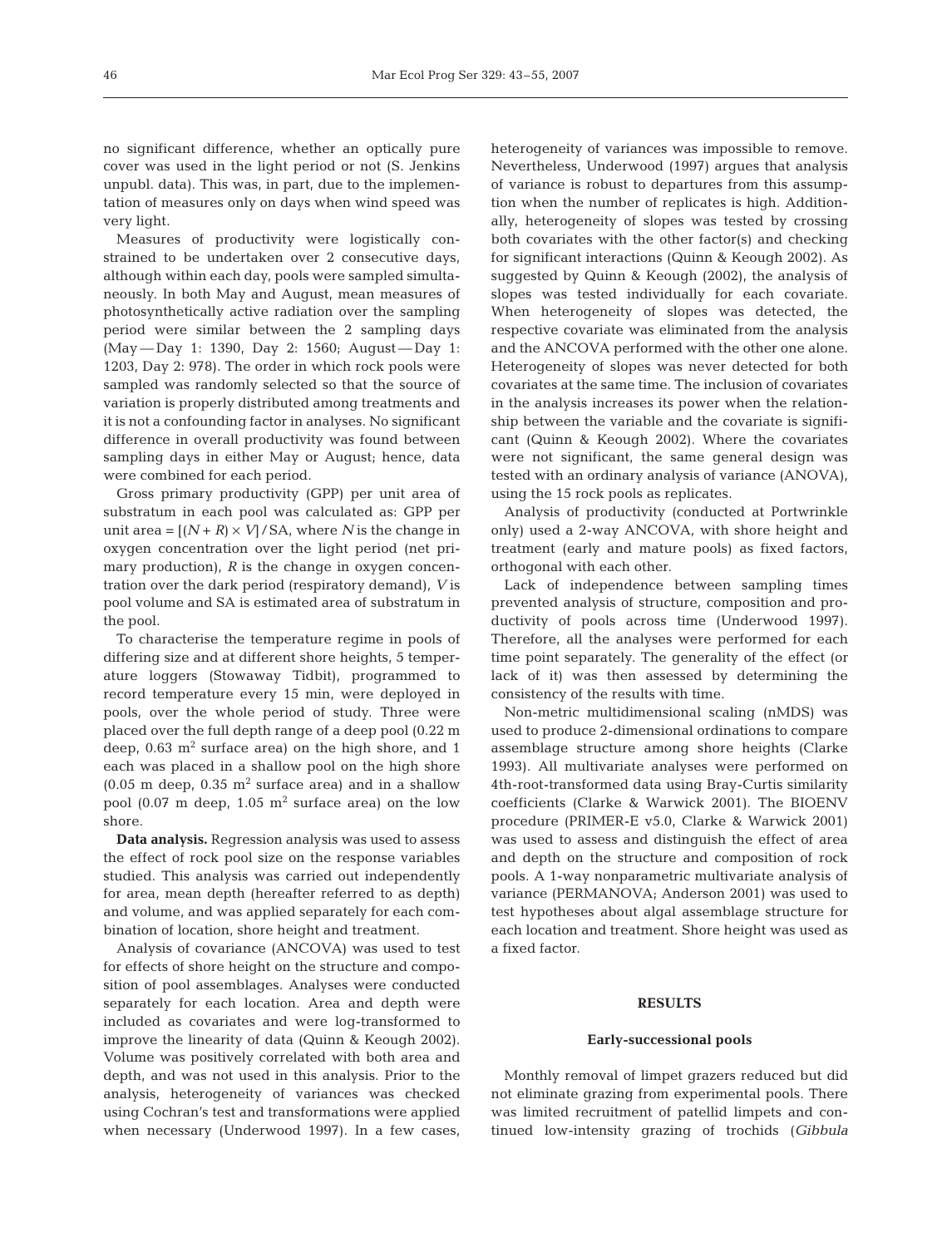*umbilicalis*, *Osilinus lineatus*). However, grazing was reduced to a sufficient level to allow rapid colonisation of algae.

Immediate and dramatic colonisation of scraped rock pools by *Ulva* spp. within 3 wk followed the start of the experiment and persisted throughout the entire period of the study. A variety of other ephemeral species such as *Ceramium* spp., *Cladophora* spp., *Scytosiphon lomentaria* and *Ectocarpus* spp. also colonised these pools, but their abundance was low in comparison to *Ulva* spp. The abundance of perennial species remained low throughout the study period, with the exception of *Laminaria digitata*, whose cover at the end of the experiment reached nearly 25% in lower-shore pools at Portwrinkle.

Regression analysis showed that total algal cover was seldom related to pool size (Table 1a). Comparison between shore heights for early successional pools at Portwrinkle showed significantly lower total algal cover on the upper shore in the first 2 mo of succession (April —

| Table 1. Regression analyses of: (a) total algal cover and (b) species diversity with     |  |
|-------------------------------------------------------------------------------------------|--|
| pool size on the upper and lower shores. Only significant $r^2$ values ( $p < 0.05$ ) are |  |
| shown. Plus or minus sign indicates whether the slope is positive or negative             |  |

|                              | Early successional pools<br>Portwrinkle<br>Looe |            |                          |                          |         |                                     |  | Mature pools<br>Portwrinkle |                   |  |  |
|------------------------------|-------------------------------------------------|------------|--------------------------|--------------------------|---------|-------------------------------------|--|-----------------------------|-------------------|--|--|
|                              |                                                 |            |                          |                          |         | Area Depth Volume Area Depth Volume |  |                             | Area Depth Volume |  |  |
| (a) Total algal cover        |                                                 |            |                          |                          |         |                                     |  |                             |                   |  |  |
| April                        |                                                 |            |                          |                          |         |                                     |  |                             |                   |  |  |
| Upper                        |                                                 |            |                          |                          |         |                                     |  |                             |                   |  |  |
| Lower                        |                                                 |            |                          |                          |         |                                     |  |                             |                   |  |  |
| May                          |                                                 |            |                          |                          |         |                                     |  |                             |                   |  |  |
| Upper                        | $\qquad \qquad -$                               |            |                          |                          |         |                                     |  |                             |                   |  |  |
| Lower                        | $\overline{\phantom{0}}$                        | $+0.32$    | $\overline{\phantom{0}}$ | $-0.39$                  |         | $-0.32$                             |  |                             |                   |  |  |
| June                         |                                                 |            |                          |                          |         |                                     |  |                             |                   |  |  |
| Upper                        | $\overline{\phantom{0}}$                        |            |                          |                          |         |                                     |  |                             |                   |  |  |
| Lower                        | $\overline{\phantom{0}}$                        |            |                          |                          |         |                                     |  |                             |                   |  |  |
| July                         |                                                 |            |                          |                          |         |                                     |  |                             |                   |  |  |
| Upper                        | $\overline{\phantom{0}}$                        |            |                          |                          |         |                                     |  |                             |                   |  |  |
| Lower                        | $\overline{\phantom{0}}$                        |            |                          |                          |         |                                     |  |                             |                   |  |  |
| August                       |                                                 |            |                          |                          |         |                                     |  |                             |                   |  |  |
| Upper                        | $\qquad \qquad -$                               |            |                          |                          |         |                                     |  |                             |                   |  |  |
| Lower                        |                                                 |            |                          |                          |         |                                     |  |                             | $+0.30$           |  |  |
| (b) Shannon-Wiener diversity |                                                 |            |                          |                          |         |                                     |  |                             |                   |  |  |
| April                        |                                                 |            |                          |                          |         |                                     |  |                             |                   |  |  |
| Upper                        |                                                 |            |                          |                          |         |                                     |  |                             |                   |  |  |
| Lower                        |                                                 |            |                          |                          | $+0.26$ |                                     |  |                             |                   |  |  |
| May                          |                                                 |            |                          |                          |         |                                     |  |                             |                   |  |  |
| Upper $+0.32$                |                                                 | $\sim$ $-$ | $+0.39$                  |                          |         |                                     |  |                             |                   |  |  |
| Lower                        | $\equiv$                                        | $+0.35$    |                          |                          | $+0.33$ |                                     |  |                             |                   |  |  |
| June                         |                                                 |            |                          |                          |         |                                     |  |                             |                   |  |  |
| Upper                        |                                                 |            | $+0.29$                  | $\overline{\phantom{0}}$ |         |                                     |  | $+0.43 + 0.53$              | $+0.48$           |  |  |
| Lower                        | $\overline{\phantom{0}}$                        |            |                          |                          | $+0.54$ | $+0.43$                             |  |                             | $+0.27$           |  |  |
| July                         |                                                 |            |                          |                          |         |                                     |  |                             |                   |  |  |
| Upper                        | $\qquad \qquad -$                               |            | $+0.30$                  |                          |         |                                     |  | $+0.35 + 0.54$              | $+0.47$           |  |  |
| Lower                        | $\equiv$                                        | $+0.30$    | $\overline{\phantom{0}}$ | $\equiv$                 | $+0.52$ | $+0.45$                             |  |                             | $+0.29$           |  |  |
| August                       |                                                 |            |                          |                          |         |                                     |  |                             |                   |  |  |
| Upper                        | $\overline{\phantom{0}}$                        |            |                          |                          |         |                                     |  | $+0.38 + 0.46$              | $+0.46$           |  |  |
| Lower                        | $\equiv$                                        | $+0.34$    |                          | $\overline{\phantom{0}}$ | $+0.61$ | $+0.57$                             |  | $+0.32 + 0.36$              | $+0.55$           |  |  |
|                              |                                                 |            |                          |                          |         |                                     |  |                             |                   |  |  |

ANOVA on log-transformed data:  $F_{1,26} = 3.9$ ,  $p < 0.05$ ;  $\text{May}$  — ANOVA:  $F_{1,26}$  = 8.9, p < 0.05). At Looe, no differences in the total algal cover were found between the 2 shore heights throughout the experiment (Fig. 1).

Species diversity increased with pool size (Table 1b). This effect was mostly correlated with depth and volume, but not with area. In early-successional pools there was a significant positive relationship between pool depth and species diversity at both locations on the lower, but not on the upper shore. The effect of volume varied with shore height between the 2 locations, being significant on the upper shore at Portwrinkle and on the lower shore at Looe. There was no consistent trend with time in the degree to which diversity was related to pool size.

Species diversity was consistently higher on the lower compared to the upper shore at Looe, and significantly so on 4 out of the 5 sampling occasions (Fig.1; April — ANCOVA on log-transformed data:  $F_{1,26}$  =

> 13.03, p < 0.01; June — ANCOVA:  $F_{1,26}$  = 8.43, p < 0.01; July — ANCOVA: *F*1,26 = 12.28, p < 0.01; August — ANOVA: *F*1,28 = 10.82, p < 0.01). In contrast, there were no consistent patterns at Portwrinkle, although diversity was significantly greater on the lower shore at the first sampling date (Fig. 1; April — ANOVA:  $F_{1,28} = 28.25$ , p < 0.001).

> The BIOENV procedure allowed the identification of which measure of size best explained the structure of the assemblage of rock pools. In general, the correlation between pool size and their assemblages was low (Table 2). Nonetheless, depth was unarguably the variable that best explained the structure and composition of earlysuccessional pools, and there seemed to be a trend for an increase in the degree of correlation between size and the composition of pools with time especially at Portwrinkle.

> Comparison of the structure of rock pools between shore heights revealed significant differences in the assemblages of early-successional pools on all sampling dates at Portwrinkle, but only twice at Looe (Fig. 2, Table 3). At Portwrinkle, the absence of *Laminaria digitata* in upper pools was the main reason for differences detected between the 2 levels (SIMPER). The remainder of the assemblage was similar at both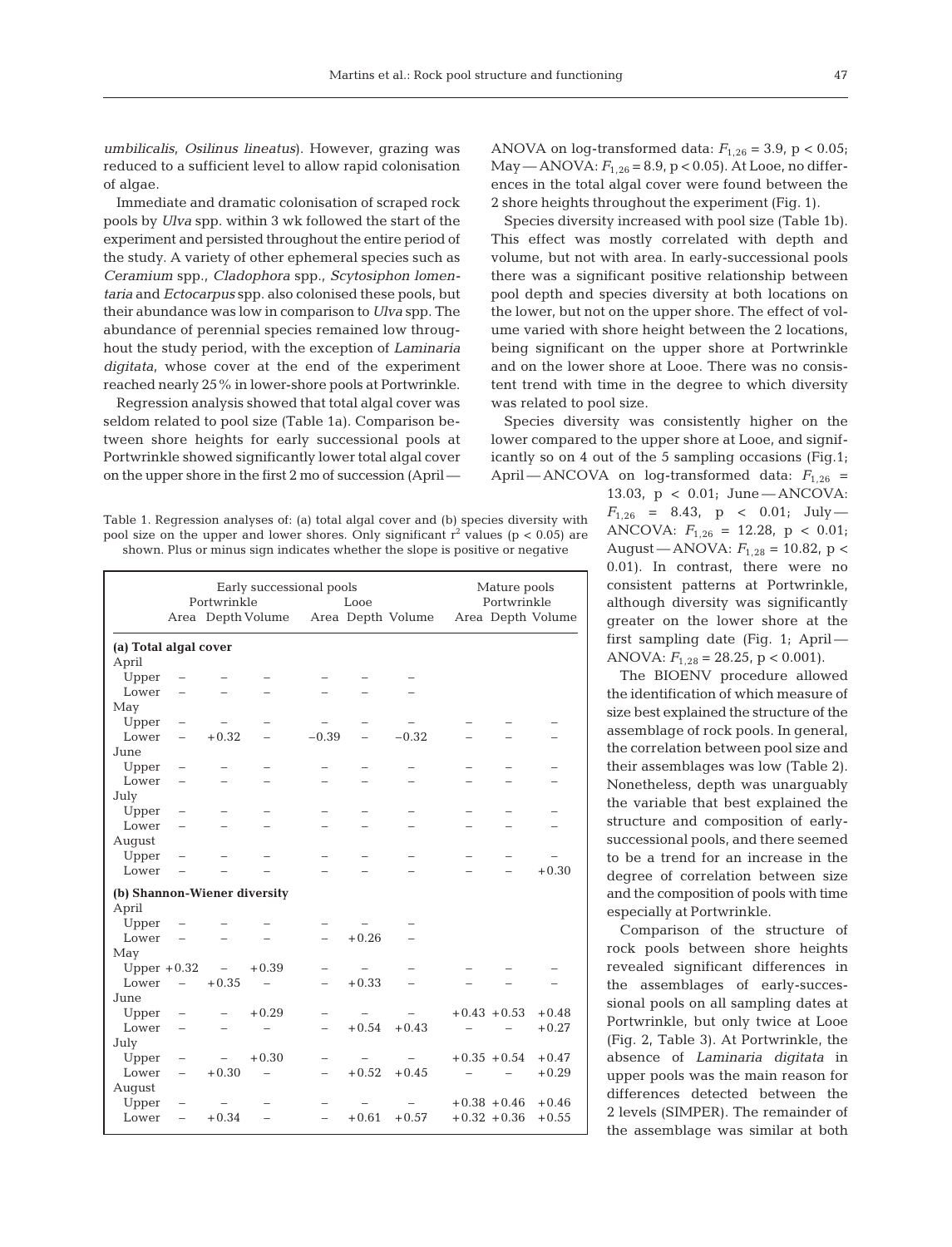levels, though the relative abundance of some organisms differed. For example, across all dates, encrusting coralline algae were on average  $2.9 \pm 0.4$  times more abundant on the upper shore, whereas *Ulva* spp. were  $1.2 \pm 0.2$  times more abundant in lower-shore pools. At Looe, both the composition and relative abundance of species present was similar on the lower and upper shores. Where differences were detected, these were due to the presence of a greater number of rare species lower on the shore (SIMPER).

#### **Mature pools**

Not surprisingly, communities in mature pools were more diverse than those found in early-successional ones. Mature pools were dominated by *Corallina* spp.,





contributing up to 50% to the overall total algal cover at both shore heights. Lower on the shore, species such as *Laminaria digitata* and *Fucus serratus* were common in these pools, whereas encrusting coralline algae were more common in the upper shore pools.

Total algal cover in mature pools showed no relationship with any measure of pool size (Table 1a) and showed no significant difference between shore heights (Fig. 1). In contrast, species diversity showed a consistent positive relationship with pool size (Table 1). All the measures of size (area, depth and volume) had significant and positive effects on diversity, though depth generally revealed the highest regression coefficients. Volume was an important determinant of diversity both in lower- and upper-shore pools. The effects of area and depth, however, were predominantly found in the upper-shore pools (except in the

> last month, when significant effects were found at both levels; Table 1b). Species diversity in mature pools did not vary between levels on the shore, except in the last month, when a more diverse community was found on the upper shore. (Fig. 1; August — ANCOVA: *F*1,26 = 6.73,  $p < 0.05$ ).

> In mature pools, there were significant differences in community structure between shore heights on all sampling dates (Fig. 2, Table 3). The canopy species, *Sargassum muticum*, *Fucus serratus* and *Laminaria digitata*, and encrusting coralline algae explained the major differences found between shore heights (SIMPER). *S. muticum* was abundant on the upper shore, while *F. serratus* and *L. digitata* dominated on the lower shore. Together these canopy species accounted for >30% of differences between shore heights. Encrusting coralline algae were almost 3 times more abundant on the upper shore and were the 4th ranked taxa in discriminating between shore heights.

> While total algal cover showed no correlation with pool size, individual analyses of algal morphological group cover revealed some significant outcomes (Table 4). On the lower shore, both canopy and ephemeral species showed a consistent relationship with pool depth. However, while canopy cover increased in deeper pools, cover of ephemerals declined. Neither morphological group was related to pool size on the upper shore. Sub-canopy species showed a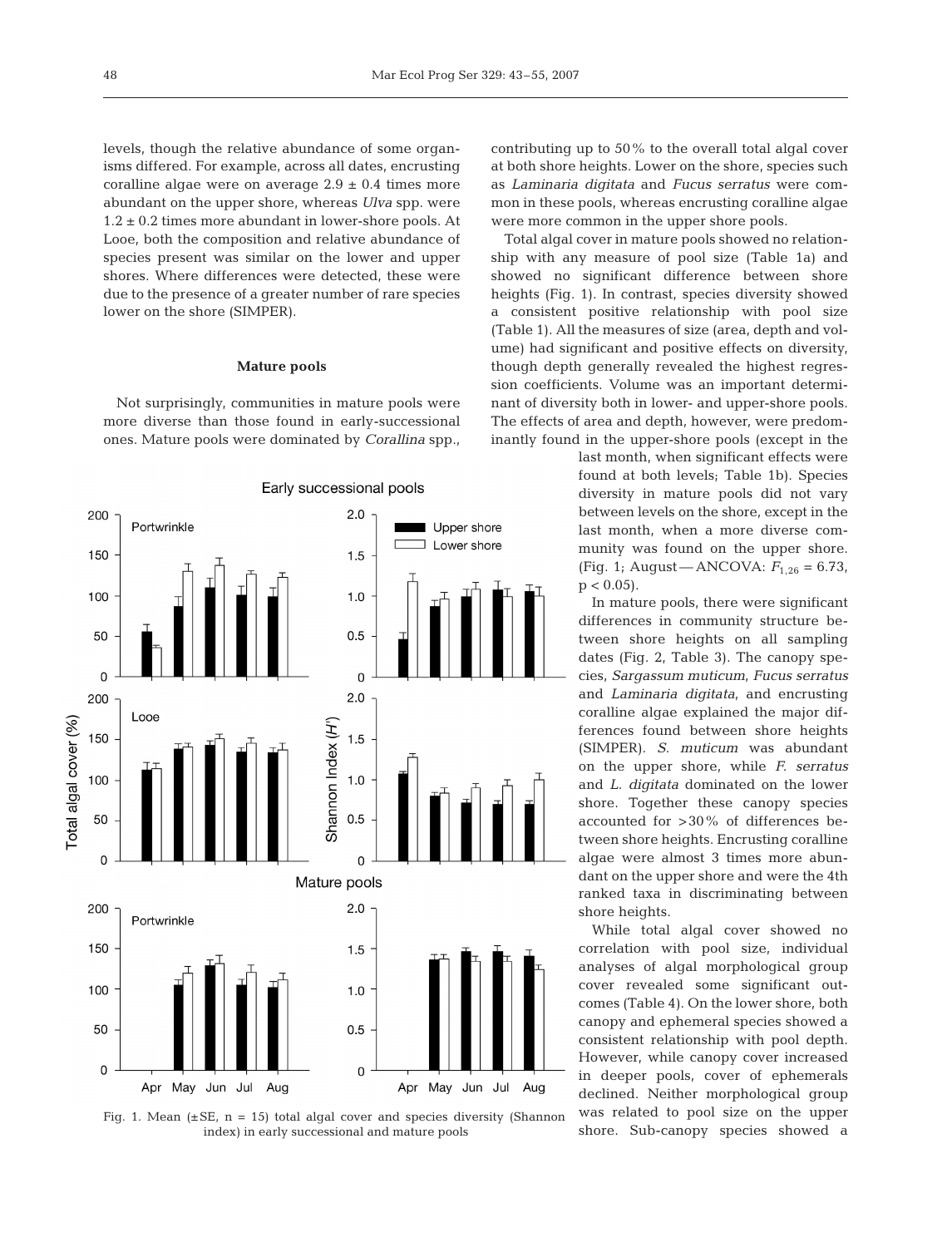| Location    | Shore height |      | Early                 | Mature |           |
|-------------|--------------|------|-----------------------|--------|-----------|
|             |              |      | Correlation Variables |        | Variables |
| April       |              |      |                       |        |           |
| Portwrinkle | Upper        | 0.12 | <b>Both</b>           |        |           |
| Portwrinkle | Lower        | 0.11 | Depth                 |        |           |
| Looe        | Upper        | 0.10 | Depth                 |        |           |
| Looe        | Lower        | 0.26 | Depth                 |        |           |
| May         |              |      |                       |        |           |
| Portwrinkle | Upper        | 0.02 | <b>Both</b>           | 0.09   | Depth     |
| Portwrinkle | Lower        | 0.12 | Depth                 | 0.26   | Depth     |
| Looe        | Upper        | 0.10 | Area                  |        |           |
| Looe        | Lower        | 0.50 | Depth                 |        |           |
| June        |              |      |                       |        |           |
| Portwrinkle | Upper        | 0.18 | Depth                 | 0.14   | Depth     |
| Portwrinkle | Lower        | 0.07 | Depth                 | 0.08   | Area      |
| Looe        | Upper        | 0.12 | <b>Both</b>           |        |           |
| Looe        | Lower        | 0.40 | Depth                 |        |           |
| July        |              |      |                       |        |           |
| Portwrinkle | Upper        | 0.24 | <b>Both</b>           | 0.10   | Depth     |
| Portwrinkle | Lower        | 0.22 | Depth                 | 0.16   | Depth     |
| Looe        | Upper        | 0.09 | Depth                 |        |           |
| Looe        | Lower        | 0.34 | Depth                 |        |           |
| August      |              |      |                       |        |           |
| Portwrinkle | Upper        | 0.14 | Depth                 | 0.10   | Depth     |
| Portwrinkle | Lower        | 0.40 | Depth                 | 0.19   | Depth     |
| Looe        | Upper        | 0.09 | <b>Both</b>           |        |           |
| Looe        | Lower        | 0.41 | Depth                 |        |           |

Table 2. BIOENV analyses between different measures of patch size (area, depth, or both) and structure of early successional and mature pools at both shore heights

general increase in cover with area and volume, but not with depth on the upper shore. The cover of turfs and encrusting algae were independent of pool size throughout the study period.

When comparing the abundances of morphological groups at different shore heights, significantly higher abundance of sub-canopy, turfs and encrusting algae were found in upper-shore pools (Fig. 3, Table 5). In contrast, the cover of canopy and ephemeral species were similar at both shore heights.

## **Productivity**

Gross primary productivity was positively correlated with pool depth (May:  $r^2 = 0.40$ , p < 0.05; August:  $r^2 =$ 0.49,  $p < 0.05$ ) and volume (April:  $r^2 = 0.30$ ,  $p < 0.05$ ; August:  $r^2 = 0.41$ ,  $p < 0.05$ ), but not with pool area, in mature pools on the upper shore. No significant regression was obtained in mature pools lower on the shore or in early-successional pools either on the upper or lower shore.

No differences between early and mature pools or shore heights were found in May, although, in August, gross primary productivity was significantly higher in pools lower on the shore (Fig. 4, Table 6).

## **Temperature**

Temperature loggers revealed contrasting temperature regimes according to the size and location of rock pools (Fig. 5). Comparisons over shore heights showed the upper-shore pool displayed significantly higher daily temperature maxima and daily fluctuations than the lower-shore pool over the whole experimental period (2-way ANOVA: significant effect of shore height  $F_{1,240} = 12.94$ , p < 0.01;  $F_{1,90} =$ 4.05 p, < 0.05; Fig. 5a). Comparisons within a shore height showed that the mid- and bottom layers of the deep pool were significantly cooler and showed lower daily fluctuations than the shallow pool (2-way ANOVA: significant effect of pool  $F_{1,240} = 125.80$ ,  $p < 0.001$ ;  $F_{1,90} = 87.68$ ,  $p < 0.001$ ;  $F_{1,240} = 44.65$ ,  $p < 0.001$ ;  $F_{1,90} = 39.86$ , p < 0.001; Fig 5b), but stratification of the water in the deep pool meant the surface layer was very similar and showed no significant difference to that in the shallow pool  $(F_{1,240} = 0.03,$  $p > 0.8$ ;  $F_{1.90} = 0.23$ ,  $p > 0.6$ ).

#### **DISCUSSION**

A growing body of literature has emphasised the role of patch size in structuring marine systems (e.g. Keough 1984, Sousa 1984). Rock pools create obvious patches in intertidal assemblages through modification of environmental conditions during low-water periods. Like other patches in nature, pools may be described on the basis of their area, perimeter and shape. An additional descriptor unique to pools is their depth, which, combined with area, will dictate the volume of water held. This study showed that depth was more important than area in explaining species diversity and community composition in both early successional and mature pools. The lack of influence of area on the abundance of organisms in pools is in agreement with the work of Underwood & Skilleter (1996), who found little evidence that diameter (a surrogate for area) of rock pools leads to significant differences in the abundance of most taxa. These results suggest that more stable environmental conditions or greater niche diversity in larger pools are more likely to contribute to changes in assemblage composition with pool size rather than an increased ability to sample algal and larval propagules in pools with a larger area.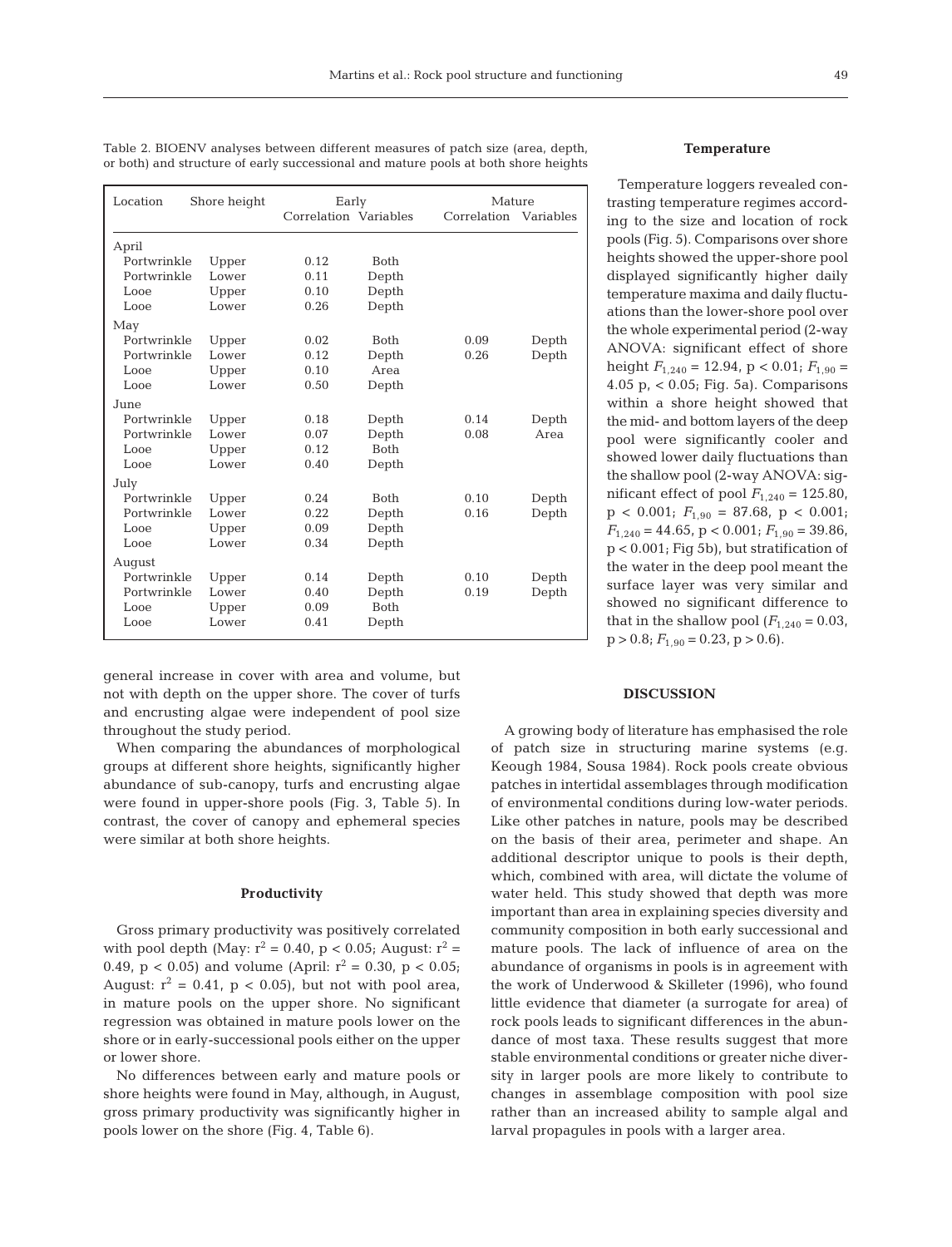

Fig. 2. Non-metric multidimensional scaling ordination of the structure of early successional and mature pools. Filled and open circles represent pools on the upper and lower shore, respectively. Note stress values are given for each graph

Although the volume of water held in large, shallow pools can equal that of small, deep ones, surface area exposed to the air is greater in the former, leading to higher rates of energy exchange between air and water. Thus, rock pools with greater surface area/ depth ratios (i.e. shallow pools) tend to experience larger fluctuations in physico-chemical parameters (e.g. temperature, oxygen concentration, pH) (Ganning 1971, Metaxas & Scheibling 1993). Whilst not the main focus of the work, our basic temperature data based on unreplicated pools indicate that deep pools

have more stable conditions than shallow pools. The main body of water (in deep and mid-layers) showed less variation over a short temporal scale than in shallow pools. However, there was strong thermal stratification in the deep pool monitored; maximum temperature in the surface layer equalled that of the shallow pool at the same shore height. Such stratification of temperature (and probably of other physico-chemical parameters as well) in deep pools supports the idea that these pools may support a more diverse community by creating more niches. Under this scenario,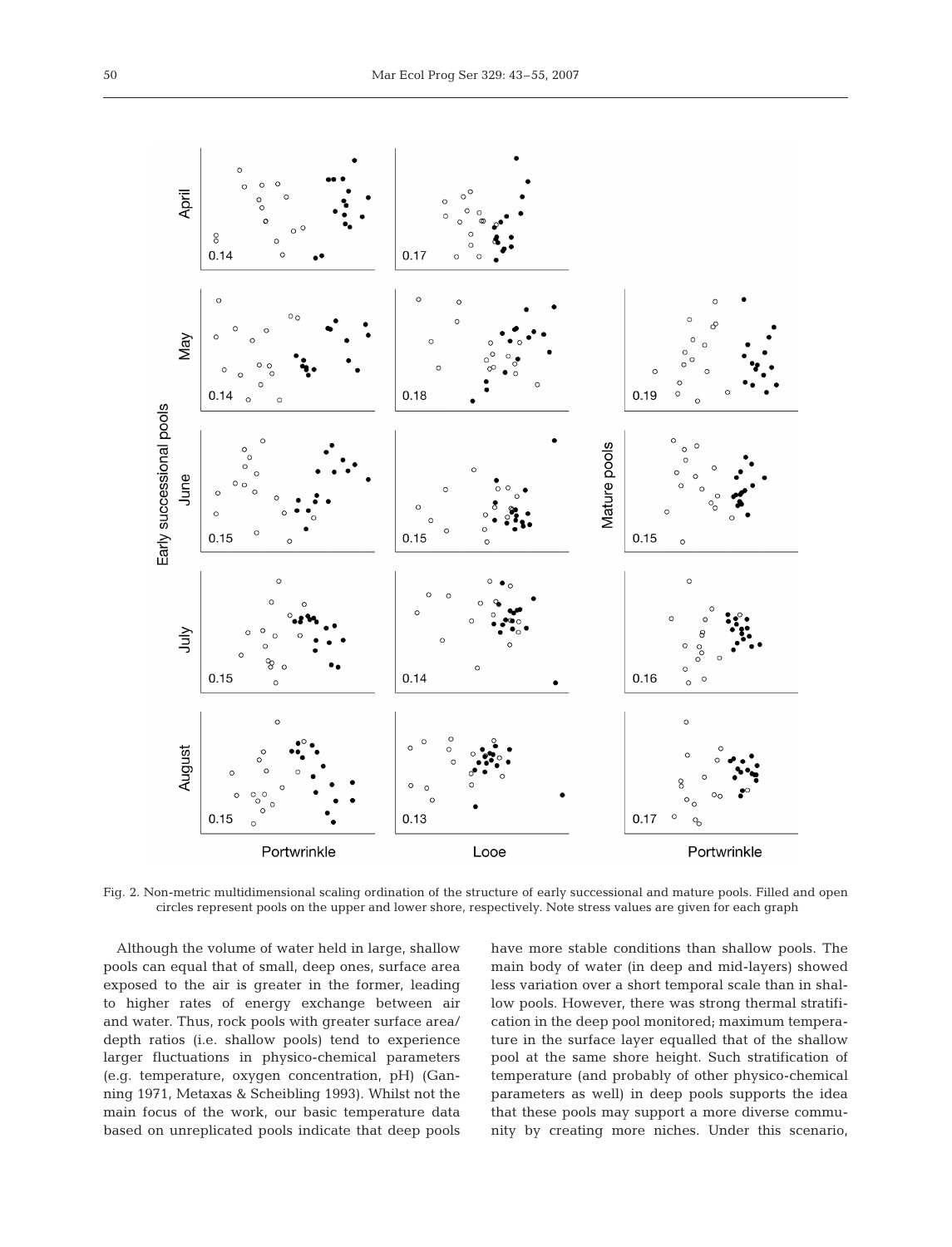|           |                         |                                    |                                                     | Mature pools               |                                                      |
|-----------|-------------------------|------------------------------------|-----------------------------------------------------|----------------------------|------------------------------------------------------|
|           |                         |                                    |                                                     |                            |                                                      |
|           |                         |                                    |                                                     |                            | Residual                                             |
| 1         | 28                      | 1                                  | 28                                                  | 1                          | 28                                                   |
|           |                         |                                    |                                                     |                            |                                                      |
| 10666.30  | 1323.35                 | 259.11                             | 882.69                                              |                            |                                                      |
| $8.06***$ |                         | 0.29                               |                                                     |                            |                                                      |
|           |                         |                                    |                                                     |                            |                                                      |
|           |                         |                                    |                                                     |                            | 1280.77                                              |
| $4.08***$ |                         | $3.01*$                            |                                                     |                            |                                                      |
|           |                         |                                    |                                                     |                            |                                                      |
| 5385.05   | 930.78                  | 1572.93                            | 814.01                                              | 8308.94                    | 1647.42                                              |
| $5.79***$ |                         | 1.93                               |                                                     | $5.04***$                  |                                                      |
|           |                         |                                    |                                                     |                            |                                                      |
| 5705.92   | 1176.18                 | 1074.66                            | 761.86                                              | 8516.41                    | 1569.71                                              |
| $4.85***$ |                         | 1.41                               |                                                     | $5.43***$                  |                                                      |
|           |                         |                                    |                                                     |                            |                                                      |
| 5399.02   | 1357.66                 | 3319.04                            | 911.30                                              | 8298.80                    | 1452.77                                              |
| $3.98**$  |                         | $3.64***$                          |                                                     | $5.71***$                  |                                                      |
|           | Shore height<br>5040.78 | Portwrinkle<br>Residual<br>1235.03 | Early successional pools<br>Shore height<br>1996.67 | Looe<br>Residual<br>662.83 | Portwrinkle<br>Shore height<br>10090.38<br>$7.88***$ |

Table 3. PERMANOVA comparing the structure and composition of early successional and mature pools on the upper and lower shore. **Bold** *F***-values** indicate significant p-values ( $p < 0.05$ ,  $* p < 0.01$ ,  $** p < 0.001$ )

groups of stress-tolerant species could colonise the upper layers of pools, whereas groups of less stresstolerant species could colonise the mid- and lower levels. This idea is supported by van Tamelen (1996), who found a persistent pattern of algal zonation in rock pools. However, further work is needed to test these ideas.

Height above low water is an important structuring force for rocky intertidal communities (Underwood & Denley 1984). Our results show consistent differences in the assemblages in rock pools at different heights in most analyses. We hypothesised that the role of pool

size in influencing community structure and functioning of pools would be greater on the upper shore, where environmental conditions are harsher. In early successional pools, there was little support for this hypothesis. Early successional assemblages were composed of fast-growing foliose species, such as *Ulva* spp., which show relatively high tolerance toward environmental stress (e.g. Steneck & Dethier 1994). This could explain the lack of influence of pool size on the upper shore. In mature pools, however, all 3 measures of size had a positive influence on species diversity, mostly on the upper shore (though volume was

Table 4. Regression analyses between percent cover of morphological groups and pool size on the upper and lower shore pools (Portwrinkle mature pools only). Interpretation as in Table 1

|        | Canopy                   |             | Sub-canopy               |                          | Turf              |                          |                          | Ephemerals<br>Upper Lower |          | Encrusting algae |
|--------|--------------------------|-------------|--------------------------|--------------------------|-------------------|--------------------------|--------------------------|---------------------------|----------|------------------|
|        |                          | Upper Lower | Upper Lower              |                          | Upper             | Lower                    |                          |                           |          | Upper Lower      |
| May    |                          |             |                          |                          |                   |                          |                          |                           |          |                  |
| Area   | $\overline{\phantom{0}}$ |             | $+0.31$                  |                          |                   |                          |                          |                           |          |                  |
| Depth  | $\overline{\phantom{m}}$ | $+0.35$     | -                        | $\overline{\phantom{a}}$ | $\qquad \qquad -$ | $\overline{\phantom{0}}$ | $\overline{\phantom{0}}$ | $-0.36$                   | $\equiv$ |                  |
| Volume |                          |             | -                        |                          |                   |                          |                          |                           |          |                  |
| June   |                          |             |                          |                          |                   |                          |                          |                           |          |                  |
| Area   |                          |             | $+0.44$                  |                          |                   |                          |                          |                           |          |                  |
| Depth  | $\overline{\phantom{0}}$ |             | $\equiv$                 |                          |                   |                          | $\overline{\phantom{0}}$ | $-0.53$                   |          |                  |
| Volume | $\overline{\phantom{0}}$ |             | $+0.40$                  |                          |                   |                          |                          |                           |          |                  |
| July   |                          |             |                          |                          |                   |                          |                          |                           |          |                  |
| Area   | $\overline{\phantom{0}}$ |             | $+0.43$                  |                          |                   |                          |                          |                           |          |                  |
| Depth  | $\qquad \qquad -$        | $+0.36$     | $\overline{\phantom{m}}$ | $\overline{\phantom{a}}$ | -                 | -                        | $\qquad \qquad$          | $-0.27$                   |          |                  |
| Volume |                          |             | $+0.34$                  | $\equiv$                 | -                 | -                        | -                        |                           |          |                  |
| August |                          |             |                          |                          |                   |                          |                          |                           |          |                  |
| Area   | $\overline{\phantom{0}}$ |             | $+0.30$                  |                          |                   |                          |                          |                           |          |                  |
| Depth  | $\overline{\phantom{a}}$ | $+0.29$     | $\overline{\phantom{0}}$ |                          | -                 | -                        | $\qquad \qquad$          | $-0.39$                   | $-0.35$  |                  |
| Volume |                          |             |                          |                          |                   |                          |                          |                           |          |                  |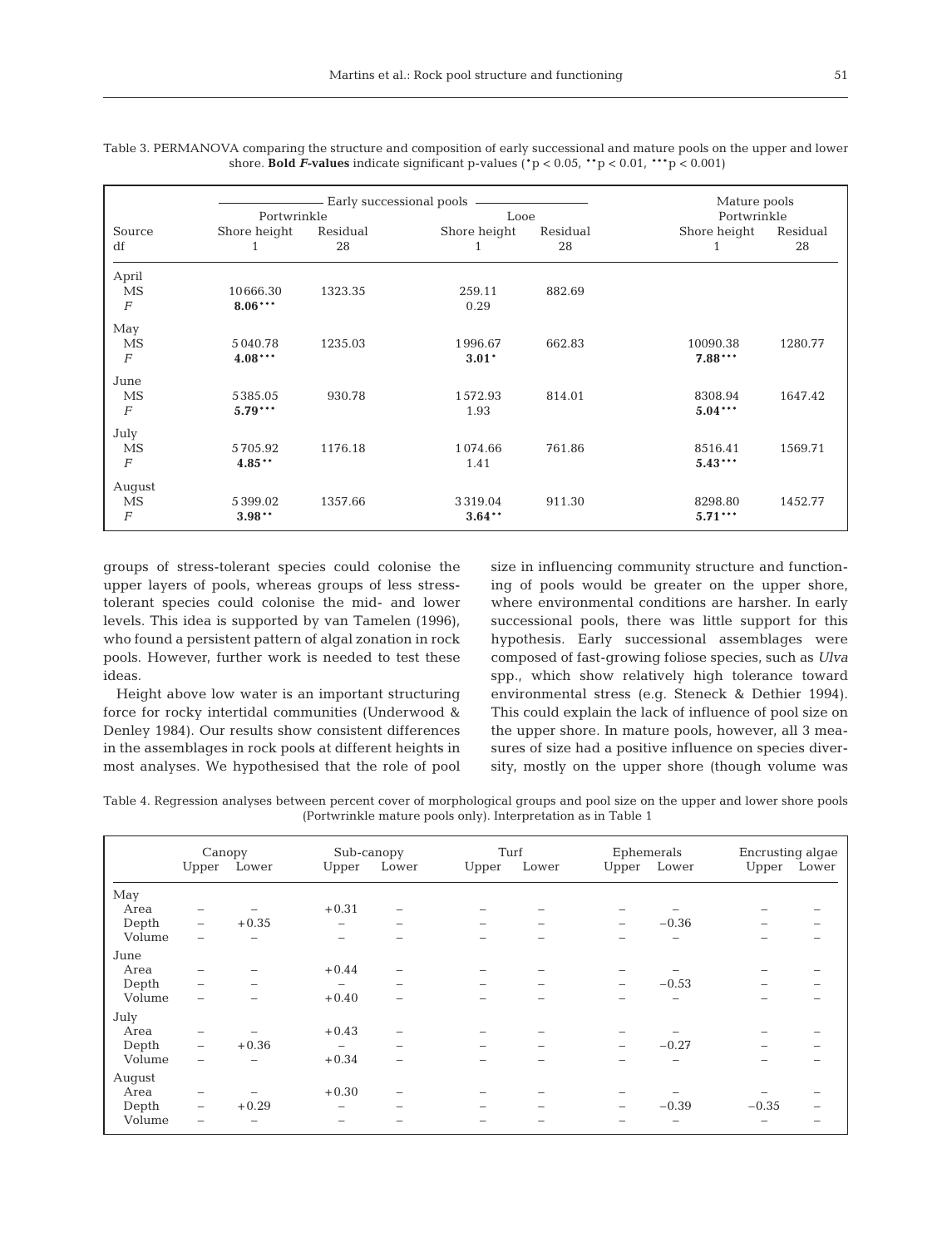

Fig. 3. Mean  $(\pm SE, n = 15)$  percent cover of morphological groups in mature pools at Portwrinkle on the upper and lower shores

equally important lower on the shore). Thus, mature pools showed some support for the hypothesis of a greater influence of pool size on community structure on the upper shore.

Although pool size had little or no effect on total algal abundance, the cover of different macroalgal morphological groups revealed idiosyncratic responses to changes in size. While the abundance of some morphological groups (turfs and encrusting algae) was seldom related to changes in pool size, others were positively (canopy and sub-canopy) or negatively (ephemerals) associated. Encrusting algae, and to some extent algal turfs, are stress-tolerant species (Steneck & Dethier 1994). This could explain the lack of response of their abundance to variations in pool size. Canopy cover was positively influenced by depth in the lowershore pools only. The lack of influence on the upper shore may be attributable to the differences in species composition of this group and respective tolerance to environmental fluctuations. *Fucus serratus* and *Laminaria digitata* were the main canopy species in low-shore, mature pools, whilst *Sargassum muticum*, a species with a broad tolerance for irradiance, salinity and temperature (Norton 1977), was the most abundant canopy species in the upper-shore pools. The cause of the negative relationship

Table 5. ANCOVA comparing percent cover of macroalgae morphological groups in rock pools on the upper and lower shore (Portwrinkle mature pools only); p-values as in Table 3 (n.s.: covariates were not significant and ANOVA was used instead. The residual degrees of freedom in ANOVA are 28)

|                  |              |                    | May              | Jun                |                  | Jul          |                  |                     | Aug              |  |
|------------------|--------------|--------------------|------------------|--------------------|------------------|--------------|------------------|---------------------|------------------|--|
| Source           | df           | MS                 | $\boldsymbol{F}$ | MS                 | $\boldsymbol{F}$ | MS           | $\boldsymbol{F}$ | MS                  | $\boldsymbol{F}$ |  |
| Canopy           |              |                    |                  |                    |                  |              |                  |                     |                  |  |
| Shore Height     | 1            | 1877.60            | 2.68             | 9.51               | 0.89             | 3491.00      | 3.40             | 24.73               | 2.76             |  |
| Residual         | 26           | 700.30             |                  | 10.63              |                  | 1027.00      |                  | 8.97                |                  |  |
|                  |              |                    |                  | SqRt               |                  |              |                  | SqRt                |                  |  |
| Sub-canopy       |              |                    |                  |                    |                  |              |                  |                     |                  |  |
| Shore height     | 1            | 8.85               | $5.03*$          | 7.33               | 2.04             | 0.97         | $4.65*$          | 0.69                | 2.44             |  |
| Residual         | 26           | 1.76               |                  | 3.59               |                  | 0.20         |                  | 0.28                |                  |  |
|                  |              | n.s., $Log(x + 1)$ |                  | n.s., SqRt         |                  | $Log(x + 1)$ |                  | n.s., $Log(x + 1)$  |                  |  |
| Turf             |              |                    |                  |                    |                  |              |                  |                     |                  |  |
| Shore height     | 1            | 3011.70            | $8.61***$        | 192.10             | 0.41             | 2536.10      | $5.78*$          | 103.30              | 0.36             |  |
| Residual         | 26           | 349.60             |                  | 471.60             |                  | 438.80       |                  | 290.20              |                  |  |
|                  |              | n.s.               |                  | n.s., heterogenous |                  | n.s.         |                  | n.s.                |                  |  |
| Ephemeral        |              |                    |                  |                    |                  |              |                  |                     |                  |  |
| Shore height     | 1            | 0.03               | 0.01             | 63.60              | 0.14             | 198.50       | 1.71             | 62.30               | 0.35             |  |
| Residual         | 26           | 3.33               |                  | 464.10             |                  | 116.30       |                  | 177.80              |                  |  |
|                  |              | n.s., SqRt         |                  | n.s.               |                  | n.s.         |                  | n.s., heterogeneous |                  |  |
| Encrusting algae |              |                    |                  |                    |                  |              |                  |                     |                  |  |
| Shore height     | $\mathbf{1}$ | 19.96              | $4.66*$          | 29.12              | $7.28*$          | 1697.50      | $7.91**$         | 1244.30             | $4.59*$          |  |
| Residual         | 26           | 4.28               |                  | 4.00               |                  | 214.60       |                  | 271.20              |                  |  |
|                  |              | n.s., SqRt         |                  | SqRt               |                  | n.s.         |                  | n.s.                |                  |  |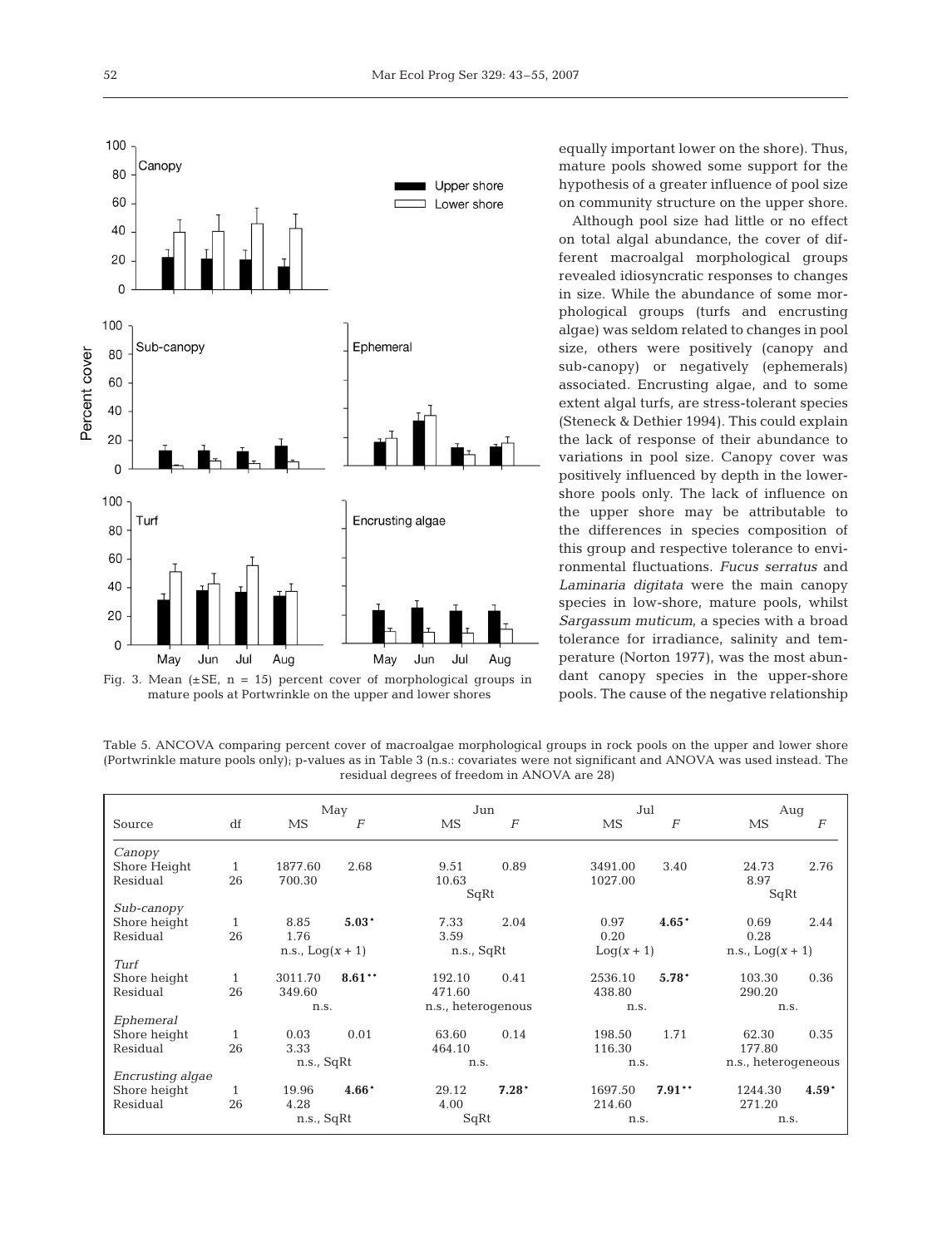

Fig. 4. Mean  $(\pm SE)$  gross primary productivity of mature (open bars) and early successional (striped bars) pools on the upper and lower shore at Portwrinkle in May  $(n = 11)$  and August ( $n = 12$ )

between depth and cover of ephemeral species is unclear. These species have high tolerance to physical harshness, but may be out-competed in more benign environments (large pools) by perennial canopy species. Thus, increasing pool size may promote the growth of competitively superior spe-

cies, which, in turn, may have a negative influence on competitively inferior species (Keough 1984).

Much effort has been made recently to understand the link between biodiversity, environment and ecosystem functioning (see Loreau et al. 2001 for review). The study of open natural systems allows estimation of total community productivity *in situ*. There are many advantages in this approach in terms of understanding patterns under natural environmental conditions, rather than some simulated analogue, but there are clearly also disadvantages, namely a reduction in analytical precision. These problems are considered in detail by Kinsey (1978, 1985). In many ways small, shallow, enclosed bodies of water with naturally high levels of metabolic activity such as rock pools are the ideal environment in which to conduct measures of natural productivity. The main confounding factor in such measures is that departures in the dissolved oxygen concentration from that which is in atmospheric equilibrium will result in gas

Table 6. ANOVA comparing macroalgal productivity in both treatments (early and mature) in upper- and lower-shore pools (p-values as in Table 3). Covariates were never significant on either date. Within each sampling date, the number of pools sampled was not the same (owing to logistical constraints). Data were randomly dropped to produce balanced data for each date of the analyses, hence the different degrees of freedom for each month

|                     |    |      | May  |    | Aug       |           |  |
|---------------------|----|------|------|----|-----------|-----------|--|
| Source              | df | MS   | F    | df | <b>MS</b> | F         |  |
| Shore height (Sh) 1 |    | 0.03 | 0.03 | 1  | 5.20      | $10.18**$ |  |
| Treatment (Tr)      |    | 0.15 | 0.17 | 1  | 1.14      | 2.23      |  |
| $Sh \times Tr$      |    | 1.27 | 1.43 | 1  | 0.25      | 0.49      |  |
| Residual            | 40 | 0.89 |      | 44 | 0.51      |           |  |

diffusion to/from the water body. Fortunately, in the short term (minutes or hours), such exchange of oxygen is likely to be small relative to the level of production (Kinsey 1985), especially in small undisturbed bodies of water with highly productive communities. Our approach like that of Nielsen (2001) was to compare among shore heights and treatments; hence, measures of production should be viewed, at the very least, as a useful index of total production in pools to compare among pool sizes and, at the most, as a reasonable estimate of total production in rock pools.



Fig. 5. Mean (±SE) maxima temperatures (left panels) and daily temperature fluctuations (right panels) in rock pools comparing: (a) a pool on the upper and lower shore and (b) a deep pool (with 3 monitored depths) and a shallow pool (both on the upper shore)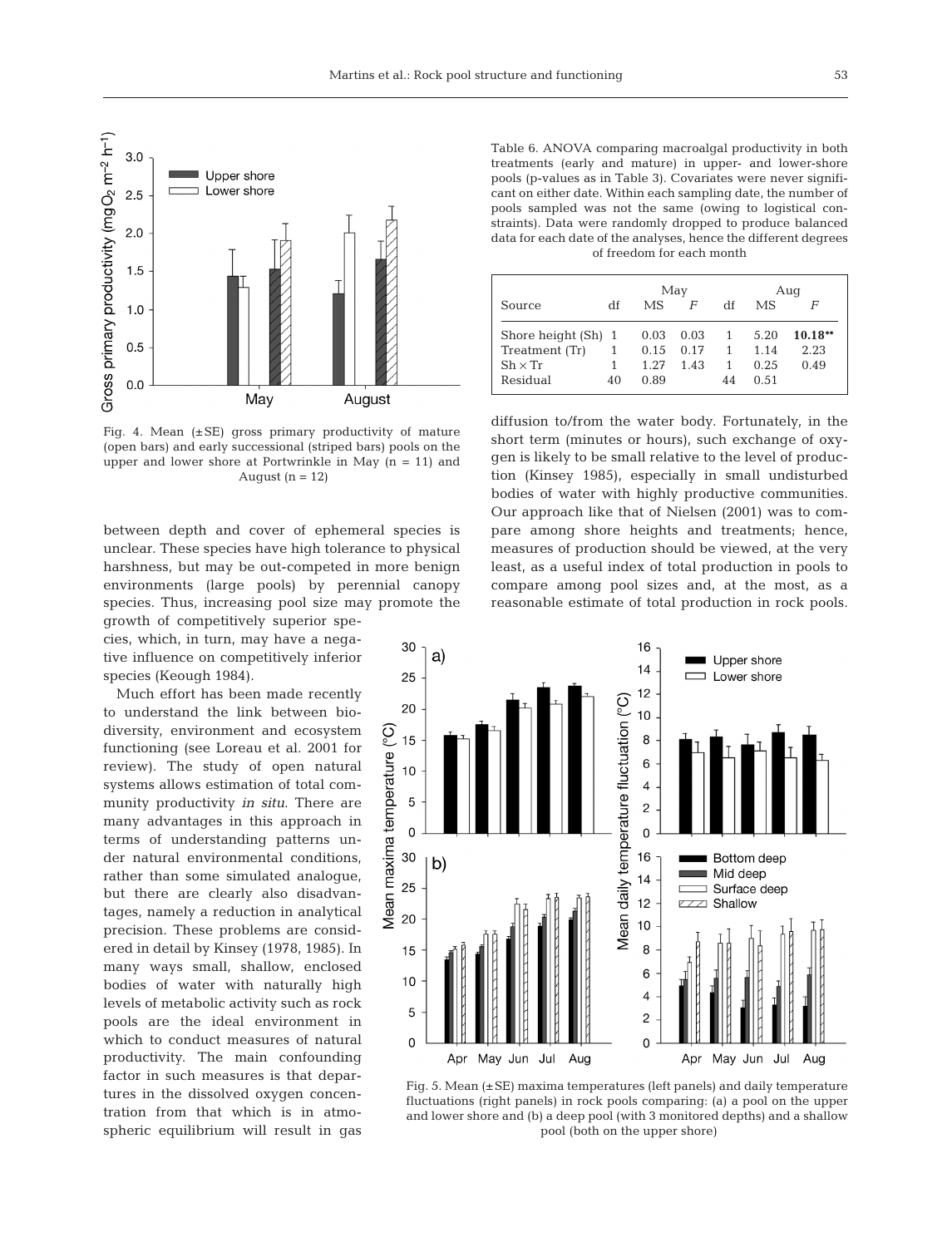In our study, pool size and, specifically, depth and volume positively influenced gross productivity in upper-shore, mature pools. In these same pools, diversity was positively correlated with the same morphometric variables. However, lower on the shore and in all early-successional pools no correlation was found. The link between pool size and productivity only on the upper shore implies that only under stressful conditions does pool size influence the functioning of these habitats, possibly by ameliorating environmental conditions. Comparison between communities in different stages of succession showed that despite the large differences in the structure of mature and earlysuccessional species, gross primary productivity was similar in both assemblages. Early-successional assemblages consisted mainly of foliose green algae, which are highly productive species (Larsson et al. 1997). This could, therefore, compensate for the low biomass of these assemblages compared to mature communities.

In summary, this study showed the idiosyncratic effects of size on the distribution and abundance of organisms in rock pools. Pool size (especially depth) influenced gross primary productivity only in stressful environments. Although pool size was a contributory factor to assemblage composition and functioning, it only explained a relatively small proportion of the variability found, supporting the general idea that rock pools are highly dynamic habitats and suggesting the interplay of numerous physical and biological factors in structuring rock pool communities.

*Acknowledgements.* This research was conducted in partial fulfilment of a MRes in Marine Biology degree by G.M.M. and funded by Fundação para a Ciência e Tecnologia (FCT) SFRH/BM/16100/2004 and the NERC Standard Grant NE/B504649/1. This research also benefitted from collaboration within the Marine Biodiversity and Ecosystem Functioning (MarBEF) network. The authors are grateful to all of those who helped during fieldwork, but especially to J. Griffin, A. Silva, P. Masterson, M. Lilley and L. Noël for helping with seaweed identification. The experiments comply with the laws of the country in which they were performed. The present paper greatly benefited from the comments of 3 anonymous referees.

## LITERATURE CITED

- Airoldi L (2003) Effects of patch shape in intertidal algal mosaics: roles of area, perimeter and distance from edge. Mar Biol 143:639–650
- Anderson MJ (2001) A new method for non-parametric multivariate analysis of variance. Aust Ecol 26:32–46
- Astles KL (1993) Patterns of abundance and distribution of species in intertidal rock pools. J Mar Biol Assoc UK 73: 555–569
- Benedetti-Cecchi L, Bulleri F, Cinelli F (2000) The interplay of physical and biological factors in maintaining mid-shore

and low-shore assemblages on rocky coasts in the northwest Mediterranean. Oecologia 123:406–417

- Clarke KR (1993) Nonparametric multivariate analyses of changes in community structure. Aust J Ecol 18:117–143
- Clarke KR, Warwick RM (2001) Change in marine communities: an approach to statistical analysis and interpretation, 2nd edn. PRIMER-E, Plymouth
- Connell JH (1970) A predator–prey system in the marine intertidal region. I. *Balanus glandula* and several predatory species of *Thais*. Ecol Monogr 40:4978
- Dayton PK (1975) Experimental evaluation of ecological dominance in a rocky intertidal algal community. Ecol Monogr 45:137–159
- Denley EJ, Underwood AJ (1979) Experiments on factors influencing settlement, survival and growth of two species of barnacles in New South Wales. J Exp Mar Biol Ecol 36: 269–293
- Dethier MN (1984) Disturbance and recovery in intertidal pools: maintenance of mosaic patterns. Ecol Monogr 54:99–118
- Ganning B (1971) Studies on chemical, physical and biological conditions in Swedish rockpool ecosystems. Ophelia 9: 51–105
- Huggett J, Griffiths CL (1986) Some relationships between elevation, physicochemical variables and biota of intertidal rock pools. Mar Ecol Prog Ser 29:189–197
- Keough MJ (1984) Effects of patch size on the abundance of sessile marine invertebrates. Ecology 65:423–437
- Kinsey DW (1978) Productivity and calcification estimates using slack-water periods and field enclosures. In: Stoddart DR, Johannes RE (eds) Coral reefs: research methods. United Nations Educational Scientific and Cultural Organization, Norwich, p 439–467
- Kinsey DW (1985) Ecological energetics: open-flow systems. In: Littler MM, Littler DS (eds) Ecological field methods: macroalgae. Phycological Society of America handbook of phycological methods, Vol 4. Cambridge University Press, p 427–460
- Larsson C, Axelsson L, Ryberg H, Beer S (1997) Photosynthetic carbon utilization by *Enteromorpha intestinalis* (Chlorophyta) from a Swedish rockpool. Eur J Phycol 32: 49–54
- Lewis JR (1964) The ecology of rocky shores. English Universities Press, London
- Loreau M, Naeem S, Inchausti P, Bengtsson J and 8 others (2001) Biodiversity and ecosystem functioning: current knowledge and future challenges. Science 294:804–808
- Metaxas A, Scheibling RE (1993) Community structure and organization of tidepools. Mar Ecol Prog Ser 98:187–198
- Mgaya YD (1992) Density and production of *Clinocottus globiceps* and *Oligocottus maculosus* (Cottidae) in tide pools at Helby Island, British Columbia. Mar Ecol Prog Ser 85: 219–225
- Nielsen KJ (2001) Bottom-up and top-down forces in tide pools: test of a food chain model in an intertidal community. Ecol Monogr 71:187–217
- Norton TA (1977) The growth and development of *Sargassum muticum* (Yendo) Fensholt. J Exp Mar Biol Ecol 26:41–53
- Quinn GP, Keough MJ (2002) Experimental design and data analysis for biologists. Cambridge University Press, Cambridge
- Sousa WP (1984) Intertidal mosaics: patch size, propagules availability, and spatially variable patterns of succession. Ecology 65:1918–1935
- Sousa WP (1985) Disturbance and patch dynamics on rocky intertidal shores. In: Pickett STA, White PS (eds) The ecology of natural disturbance and patch dynamics. Academic Press, London, p 101–124